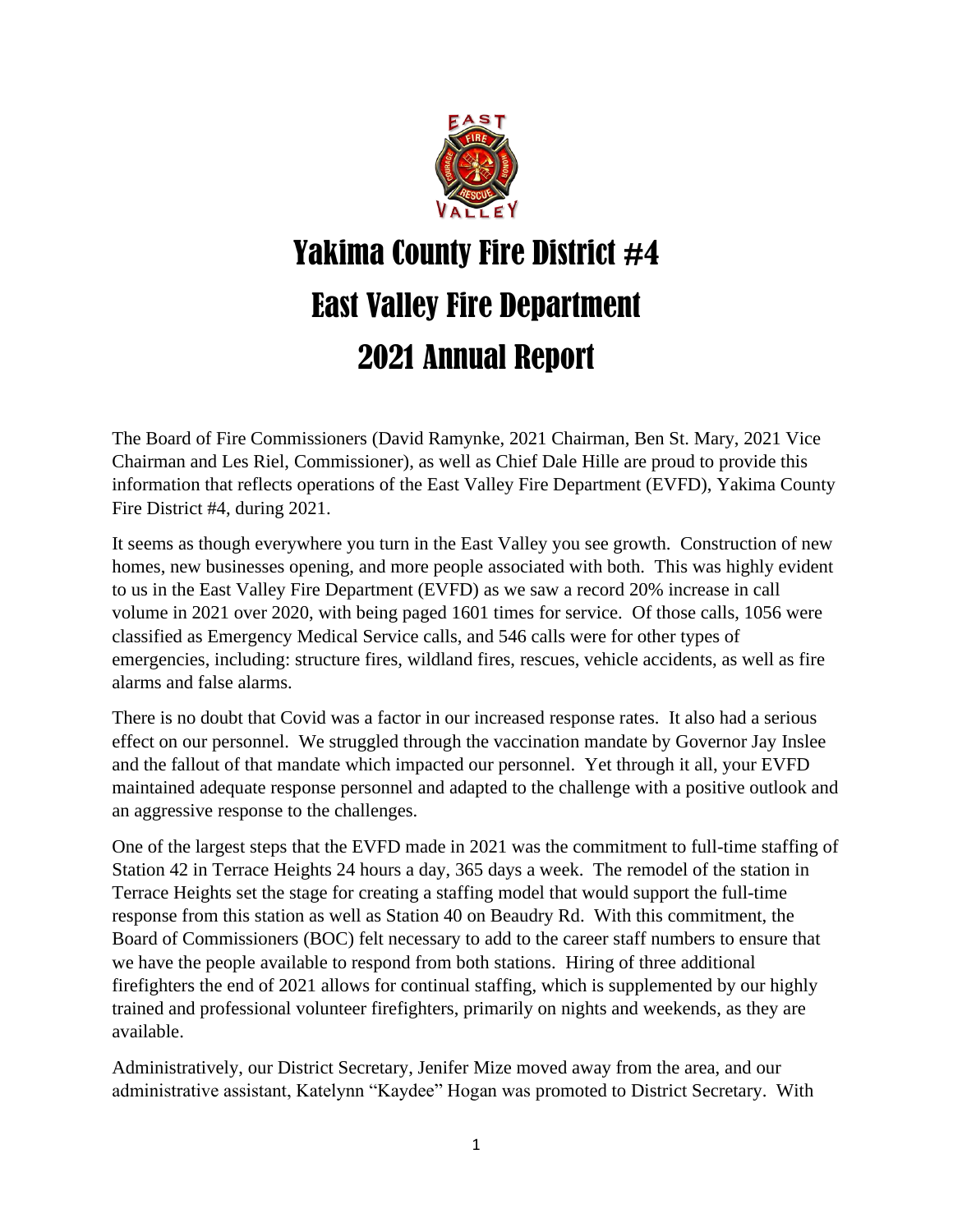the Fire District looking to the future, we had Kaydee in training as part of the District succession plan. Although sooner than we had anticipated, the transition to this challenging position was made easier by having Jenifer work remotely for several month during Kaydee's onboarding in her new position. Thank you, Jennifer, for your service to the EVFD, and welcome Kaydee to your new position!

As the East Valley grows, we work diligently to anticipate the growth and the challenges that growth can bring to the emergency services. Working together with our neighbors as needed, we are confident that we are bringing a high quality of service to our East Valley neighbors and all the people we serve.

This all comes with a cost, and the BOC works diligently to be prudent in the finances of the Fire District to make the most of the tax dollars you provide for our services in current operations, as well as saving for future expansion and growth. We thank you all for your support and we pledge to be good stewards of that which we are entrusted.

# **"THE DISTRICT"** TOTAL CALLS *2020* - **1329**

### TOTAL CALLS *2021* - **1601**

### INCREASE *2020 – 2021* = *20.0%*

As you can see in the following charts, Emergency Medical Service calls are the majority of our call volume.

| <b>FDID</b> | <b>MAJOR INCIDENT TYPE</b>                          | <b>NUMBER OF</b><br><b>INCIDENTS</b> | % of TOTAL |
|-------------|-----------------------------------------------------|--------------------------------------|------------|
| 39D04       |                                                     |                                      |            |
|             | <b>Fires</b>                                        | 111                                  | 6.9%       |
|             | Overpressure rupture, explosion, overheat - no fire | $\overline{2}$                       | 0.1%       |
|             | Rescue & Emergency Medical Service                  | 1056                                 | 66.0%      |
|             | Hazardous Condition (No Fire)                       | 22                                   | 1.4%       |
|             | <b>Service Call</b>                                 | 152                                  | 9.5%       |
|             | <b>Good Intent Call</b>                             | 192                                  | 12.0%      |
|             | <b>False Alarm &amp; False Call</b>                 | 66                                   | 4.1%       |
|             | <b>Total Number Incidents for 39D04:</b>            | 1601                                 |            |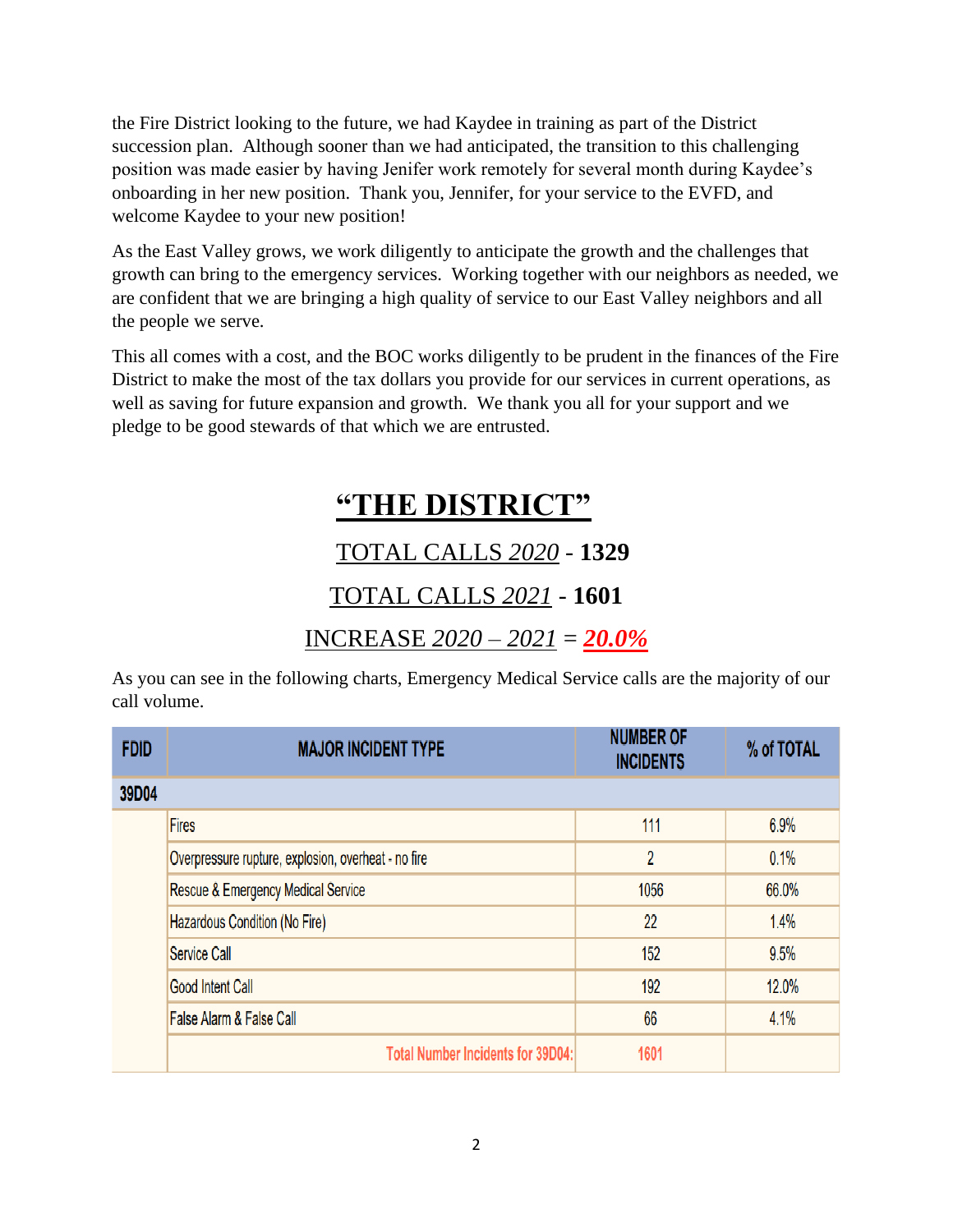

Every call we go on is different. It is up the officer in charge to code the call in multiple available categories for information tracking. Here is a brief explanation of the call types shown in the previous charts:

#### **FIRES**:

This is when we arrive at a scene and find a fire of any type as the major reason for the call. It could be a structure fire, a wildland fire, a vehicle fire, or many other types that we respond to.

#### **OVERPRESSURE RUPTURE, EXPLOSION, OVERHEAT – NO FIRE**:

This designation is used when a container of some sort exceeds its working pressure and ruptures, with no fire associated.

#### **RESCUE AND EMERGENCY SERVICE**:

This is the majority of our call volume. It correlates to any medical related call we respond to including falls with injuries, sickness, medical conditions, etc. It also includes vehicle accidents, water rescues and other emergency rescue situations we respond to. Along with the fire department being dispatched to the call, an ambulance is typically dispatched also. The ambulance may be cancelled if the EMT's on scene and the patient determine that emergency transport is not needed.

#### **HAZARDOUS CONDITION (NO FIRE)**:

This category is often associated with calls that have potential of a dangerous situation, and we are called to help mitigate the problem before it becomes an emergent situation.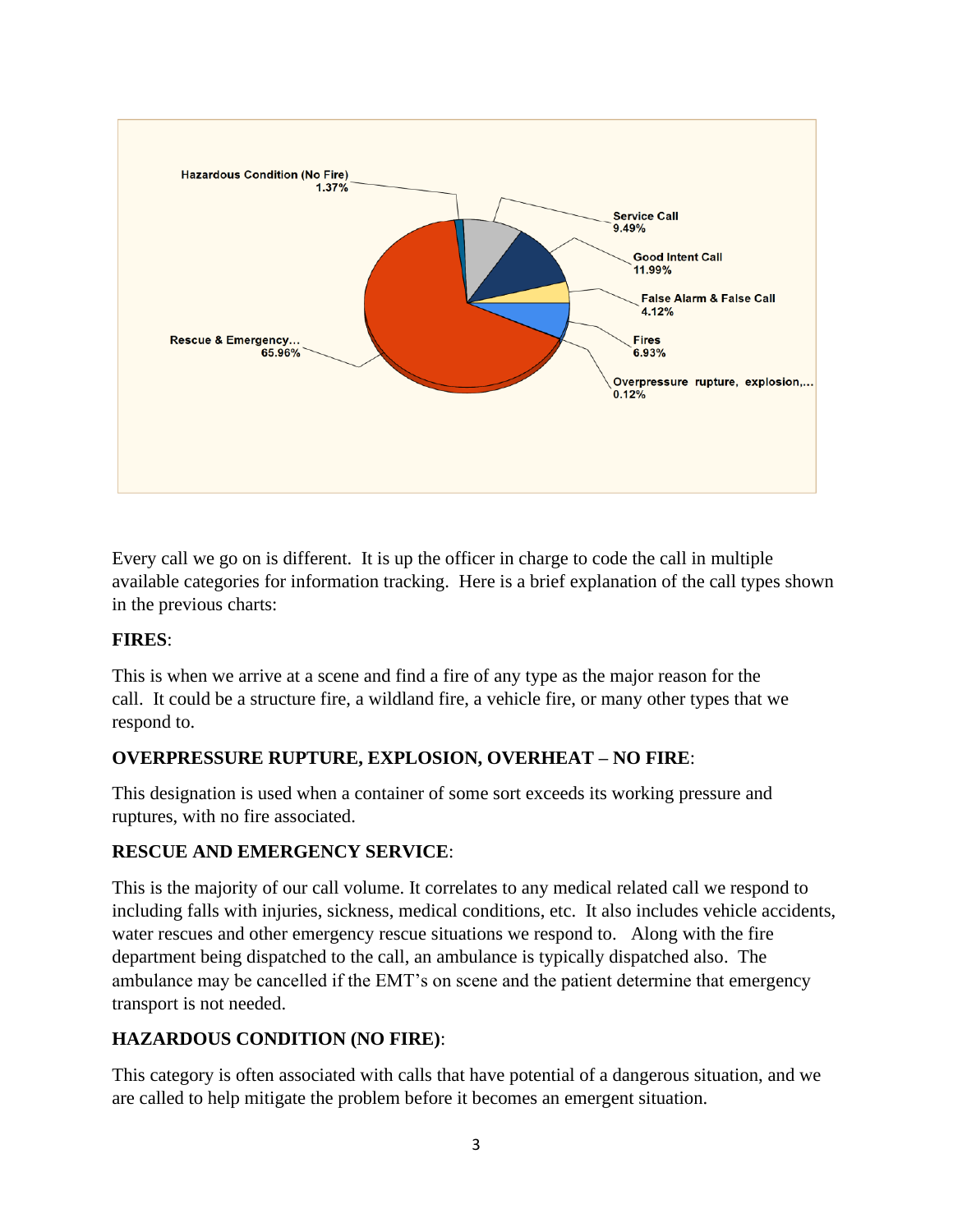#### **SERVICE CALL**:

Service calls are those times when we are called to assist the public in a non-emergency situation. These often are calls for a smoke detector or CO2 detector sounding, and yes, the proverbial "cat stuck in a tree".

#### **GOOD INTENT CALL**:

A good intent call is most often associated in our area with lift assists for someone that has fallen, with no injuries, but needs help getting up again.

#### **FALSE ALARM & FALSE CALL**:

This category is for false alarms, smoke investigations which produce no fire emergency, unfound accidents or vehicle collisions, etc.

We respond to all calls we are dispatched to. However, we urge the public to use the 911 system wisely as false alarms and false calls, medical calls that are truly not emergencies, and other calls that could be handled in another way are very costly to the Fire District, and ultimately, the taxpayers that trust us to be stewards of their money, in addition to taxing our personnel and taking them from other true emergency situations occurring.

**Overlapping calls** are when we are already on an emergency call and we are dispatched to another call at the same time. This is where having response from two stations, as well as adding additional full-time personnel is critical to mitigate each emergency quickly and efficiently.,

| <b>OVERLAPPING CALLS</b> |               |  |
|--------------------------|---------------|--|
| # OVERLAPPING            | % OVERLAPPING |  |
| 320                      | 19.99         |  |

This average had months which were as high as 28%. Yet, the EVFD handled the load with skilled personnel and efficient operations.



As you can see, calls for emergency service delivery has very little to do with the day of the week.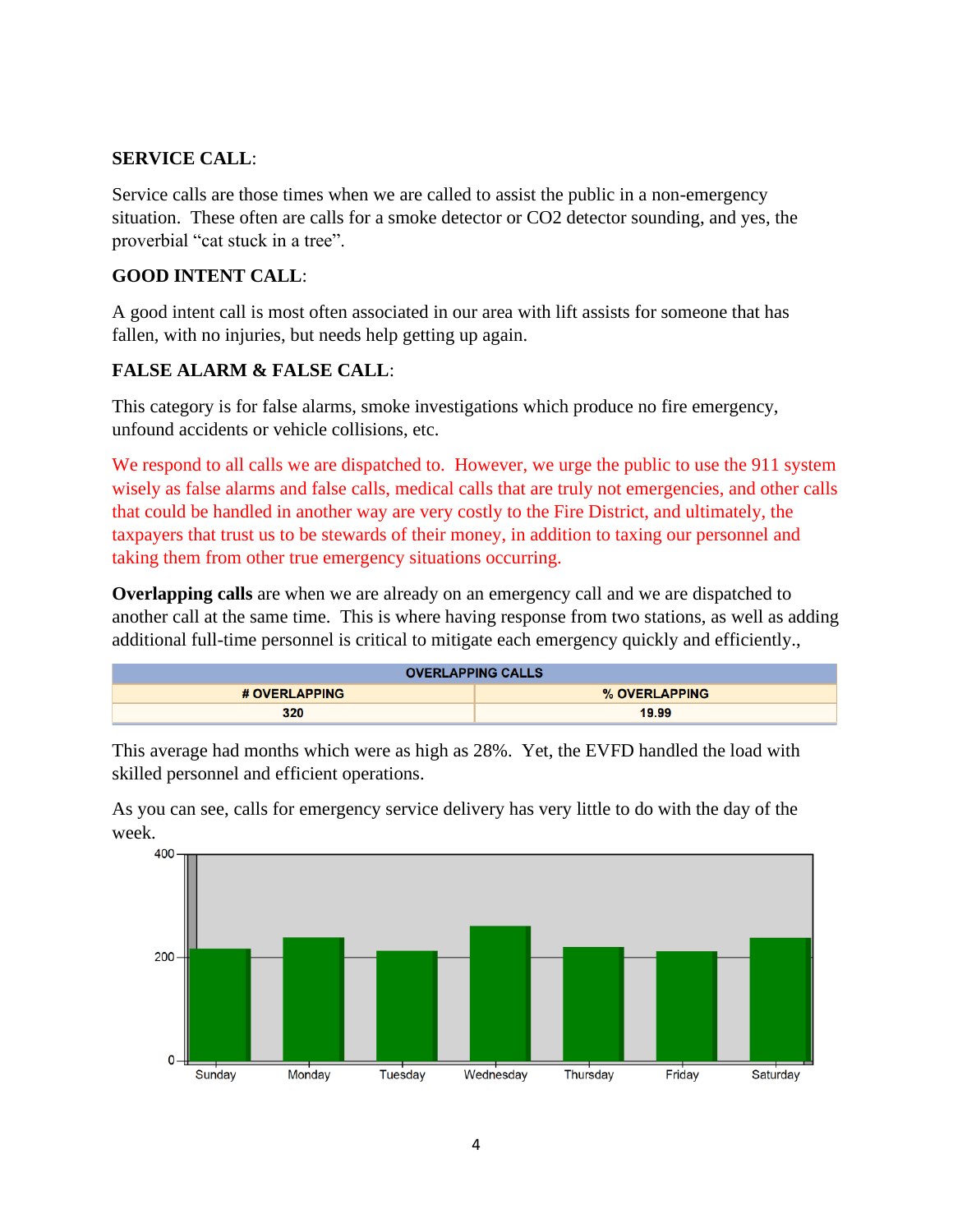#### **"Neighbors Helping Neighbors"**

The East Valley Fire Department responded 24 times to assist our neighbors when there was a Mutual Aid request for additional equipment or manpower. We, in turn, requested Mutual Aid 2 times from our neighbors for assistance on larger incidents.

### **"OUR PERSONNEL"**

EVFD has 15 full time career personnel. Three shifts cover the Fire District, working a schedule of 48 hours on and 96 hours off. Each shift has a Captain, a Lieutenant, and, as of January 2022, three firefighters. The shift Captain and one firefighter are assigned to Station 40 (Moxee) and the Lieutenant and two firefighters are assigned to Station 42 (Terrace Heights). The Fire Chief is also available for response during normal business hours, as well as overnight and weekends on an as needed basis.

We also rely on our 12 highly trained volunteer firefighters to fill shifts and supplement our staffing as their schedules allow. The EVFD, as many other combination and volunteer fire agencies lost several valuable members due to the August vaccination mandate. This along with the fact that finding enthusiastic individuals with the time needed to gain necessary and mandatory training, as well as pulling response shifts, is becoming more and more difficult with the demands on people's time. We are, however, continually looking for people that wish to serve their community as a volunteer firefighter. If you wish more information, please stop by or <https://secure.emergencyreporting.com/training/?csrt=9829651287558612723>call one of our stations.

There was 3424 hours of training accomplished in 2021 with both career and volunteer firefighters. Volunteer firefighters spent 856 total man hours, or an average of 71 hours per individual training to keep their skill levels high. Several of the people included in this figure were completing their recruit courses and probationary year, totaling approximately 160 of mandatory initial training each.

Most training is done with both stations training together, which is why you may see both engines at one or the other stations during the day for a period. It is imperative that all members of a shift work as a coordinated unit, and this is accomplished by constantly training together to hone their skills.

# **"OUR RESPONSE"**

2021 gave the EVFD a true look at the results of the remodel of Station 42 in Terrace Heights to accommodate full-time career staffing, and the results on Station 40 with the staffing split between the two stations. The real question was with the number of personnel we currently had, could we sufficiently cover the Fire District. The answer was yes, but we can do better.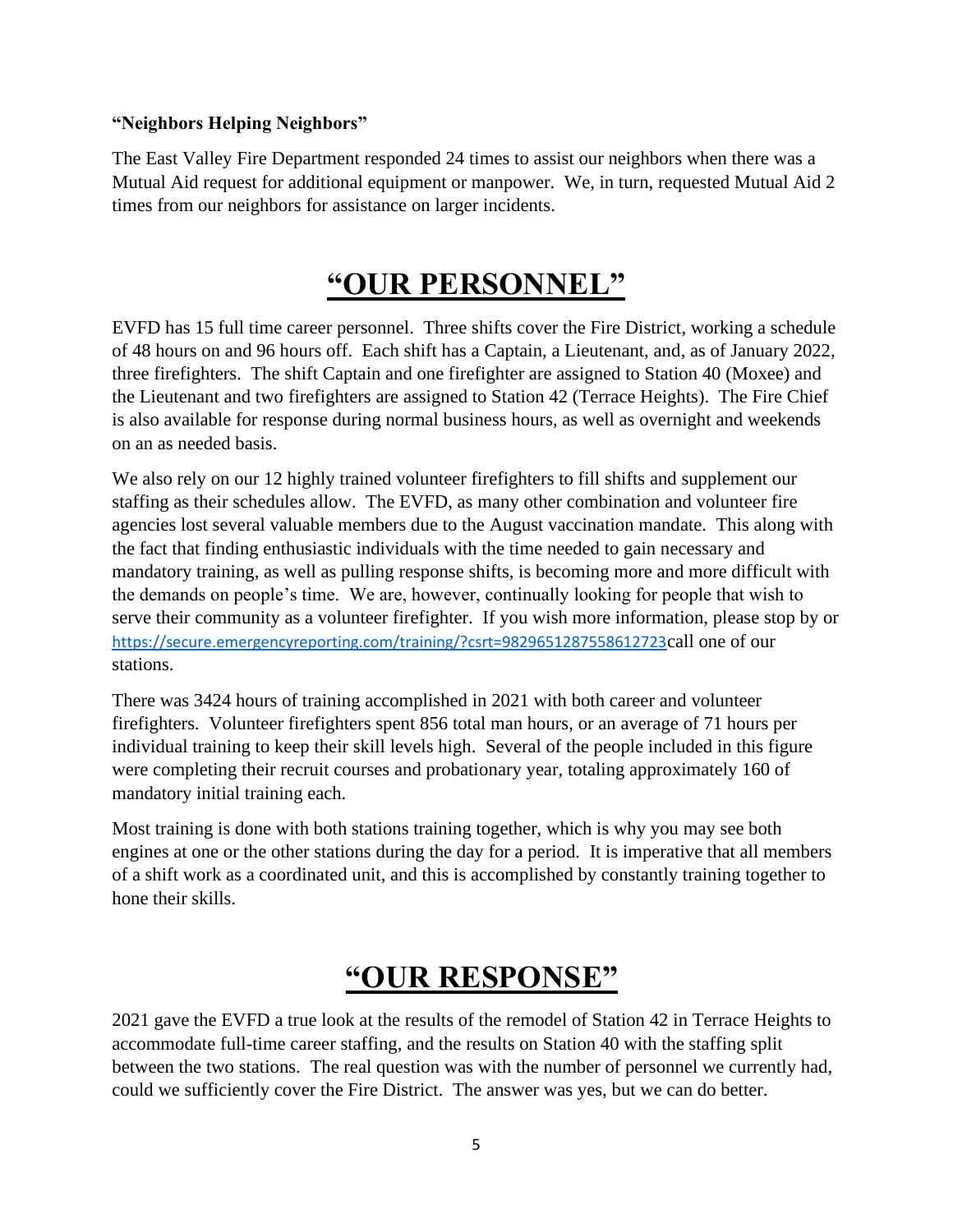With the two stations staffed, the Fire District was in effect split into two zones for dispatching and response purposes. The determining factors of whether one or both stations are dispatched to a call are based on call type and severity. For example, active fires, vehicle accidents and CPR calls get both stations dispatched as they require more manpower on the scene. While "routine' medical calls will normally only be assigned to the station serving that zone. There is always the option for the Officer of the engine to upgrade the call and request assistance from the other station if needed, as well as release the other engine from a call if they are not needed to return to cover their area.

The following chart shows the relative call break-down for zones. The Central (St. 40) and East (Station 41) zones are actually combined when dispatched. This shows that the Terrace Heights area has a larger call volume than the Moxee area. This is what drove the decision that the new firefighters will be stationed at Station 42 in Terrace Heights in 2022 to give more manpower for calls in that area.

| <b>ZONE</b>          | <b>NUMBER OF CALLS</b> |  |
|----------------------|------------------------|--|
| Central - St-40 Area | 60                     |  |
| East - St-41 Area    | 621                    |  |
| West - St-42 Area    | 920                    |  |
| <b>TOTAL:</b>        | 1601                   |  |

Of major importance when there is an emergency, is how fast we can get out the door, and to your door. Here is how we did in 2021. On average, it took just over two minutes for us to be dispatched by SunComm (our contracted dispatch center through the City of Yakima). This timeframe is quite normal in the emergency services and one that dispatch centers are always working to improve.

| <b>AGENCY</b>       | <b>AVERAGE DISPATCH TIME</b><br>(Alarm to Dispatch) |
|---------------------|-----------------------------------------------------|
| Yakima County FD #4 | 0:02:18                                             |

Once dispatched, it took, on average, 2 minutes and 33 seconds for our vehicle to be on the road. This time varies depending on the nature of the call as fires and vehicle accidents require personnel to don extra personal protective equipment before leaving the station.

| <b>SHIFT</b>   | <b>AVERAGE TURNOUT TIME</b><br>as MM:SS<br>(Dispatch to Enroute) |
|----------------|------------------------------------------------------------------|
| A Shift        | 2:31                                                             |
| <b>B</b> Shift | 2:46                                                             |
| C Shift        | 2:23                                                             |